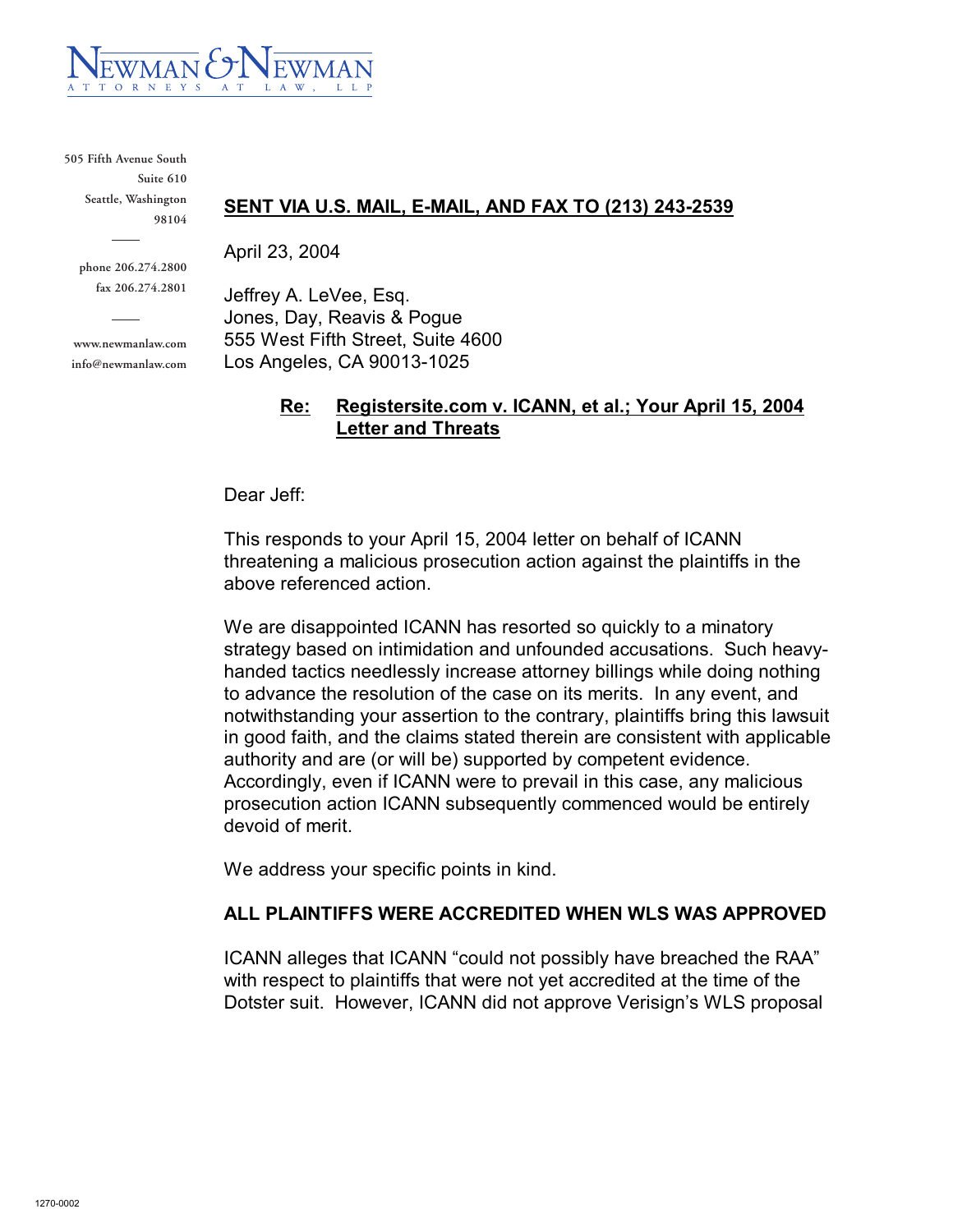*Jeffrey A. LeVee, Esq. April 23, 2004 Page 2 of 7*

until March 6, 2004, as of which date all plaintiffs were accredited<sup>1</sup>. Prior to that date, ICANN's approval of the WLS was nothing but a contingency that had not yet arisen, and that may or may not have arisen thereafter, as ICANN itself noted in its opposition to Dotster's motion for preliminary injunction. Having argued that its approval of negotiations with Verisign did not amount to approval of the WLS, it is disingenuous for ICANN now to claim that any plaintiff aware of those negotiations at the time it became accredited is thereby barred from objecting to ICANN's subsequent conduct in approving the WLS.

### **DOTSTER OPINION IS ERRONEOUS AND NOT BINDING UPON PLAINTIFFS HERE**

ICANN contends that our clients should be bound by Judge Walter's opinion in the *Dotster* lawsuit over the same contract at issue in this case. As you know, our clients did not have the opportunity to be heard in the *Dotster* litigation. We believe Dotster's arguments were flawed in several material respects, were presented without context, and were lacking in evidentiary support. Under the circumstances, it is not entirely surprising that Judge Walter reached the conclusions he did. Once evidence is presented in this case, however, we are confident the Court will find those conclusions erroneous.

Judge Walter's holding was based on three key findings, to wit: (i) subsection 4.1 of the RAA does not impose any obligation on ICANN to adopt policies by consensus; (ii) subsection 4.2 of the RAA does not impose any independent obligation to develop consensus policies with respect to domain names; and (iii) the WLS is "outside" the RAA, and Subsection 2.3 of the RAA therefore does not apply. Although we believe the *Dotster* court was incorrect on all three points, the error is most glaring with respect to the last: the WLS plainly impacts the "rights, obligations, or role(s)" of registrars, and ICANN is therefore required to conduct itself in accordance with the requirements set forth in subsections 2.3.1-2.3.4 of the RAA. In particular, implementation of the WLS would constitute a breach of Verisign's obligation to delete domain names from the registry in response to registrar "delete" commands.

The *Dotster* court's finding that ICANN is not contractually obligated to use consensus procedures in connection with domain name allocation is similarly incorrect. Although a comprehensive review of the central importance of consensus development to ICANN's existence and mission is beyond the scope of this letter, it is worth noting that

<sup>1</sup>You cite ! \$ ! BID IT WIN IT, INC. ("Bid It") as an example of a plaintiff not accredited at the time of the Dotster decision. However, Bid It applied for accreditation long before Dotster filed its lawsuit. Though ICANN claims to process registrar accreditation within 30 days, ICANN did not review Bid It's application until six months later after Bid It requested ICANN to return its application fee.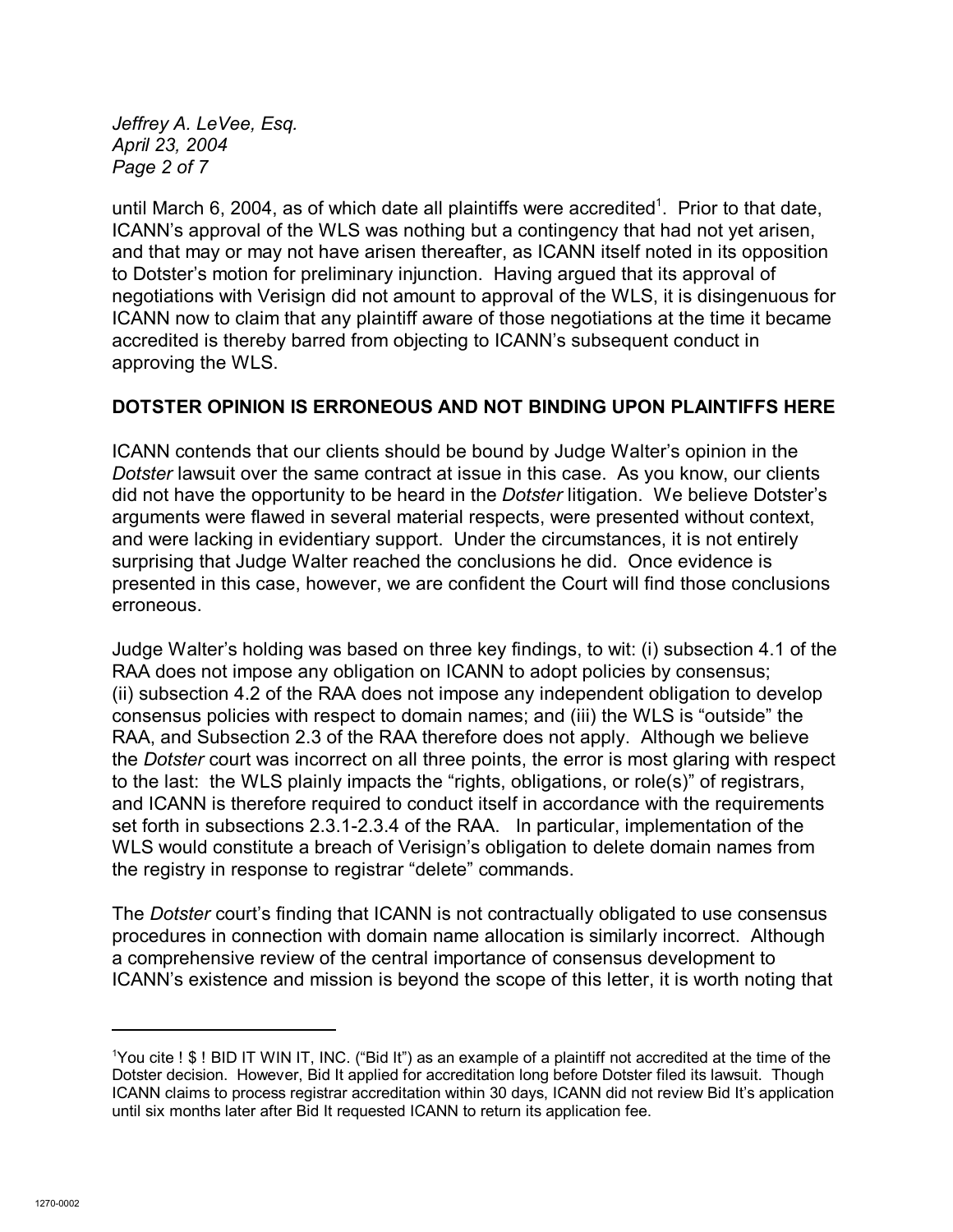*Jeffrey A. LeVee, Esq. April 23, 2004 Page 3 of 7*

certain of the contractual language at issue was expressly intended to give registrars a contractual right to compel ICANN to act in accordance with its by-laws requiring consensus. As the Department of Commerce explained:

[T]he scope of ICANN's authority is bounded by its bylaws, which set out the purpose of the corporation, the processes it must follow when pursuing these goals, and the need for consensus on the specific approach adopted to pursue these goals. We also believe that antitrust law also constrains ICANN policy development to that which is reasonably necessary to achieve the legitimate goals of the corporation, in a manner that is no broader than necessary to achieve those goals.

Nonetheless, we believe it would be constructive to have a clearer articulation of the limits of ICANN's authority. For these reasons we have urged the Board to assure registrars and registries, including NSI, through contract, that ICANN will restrict its policy development to matters that are reasonably necessary to achieve the goals specified in the White Paper, in accordance with the principles of fairness, transparency and bottom-up decision making articulated in the White Paper. This commitment would, in effect, give all who enter into agreements with ICANN a contractual right to enforce safeguards that are now contained in the ICANN bylaws and in the antitrust laws of the United States.<sup>2</sup>

This interpretation is supported by consistent statements by ICANN's own officers and directors attesting to ICANN's obligation to develop policies by consensus rather than by fiat. Former ICANN president and director Michael Roberts, for example, stated that ICANN was "created to accomplish . . . consensus decision-making"<sup>3</sup> and that its ultimate goal is "to become a truly effective consensus development body for the entire Internet community in the areas for which ICANN is responsible<sup>"4</sup>. Dr. Vinton G. Cerf, chairman of ICANN, eloquently described the role of consensus in ICANN governance as follows:

There is nothing quite like ICANN anywhere in the world, and of course it will be some time before we are certain that this unique approach to consensus development can effectively carry out the limited but quite important tasks assigned to it.

<sup>3</sup>Testimony of Michael Roberts, president and CEO of ICANN, before the Senate Committee on Commerce, Science and Transportation, Subcommittee on Communications, February 14, 2001.  $4$  Id.

<sup>&</sup>lt;sup>2</sup> Letter from Andrew J. Pincus, U.S. Department of Commerce, to Hon. Tom Bliley, Chairman, Committee on Commerce, United States House of Representatives, July 8, 1999.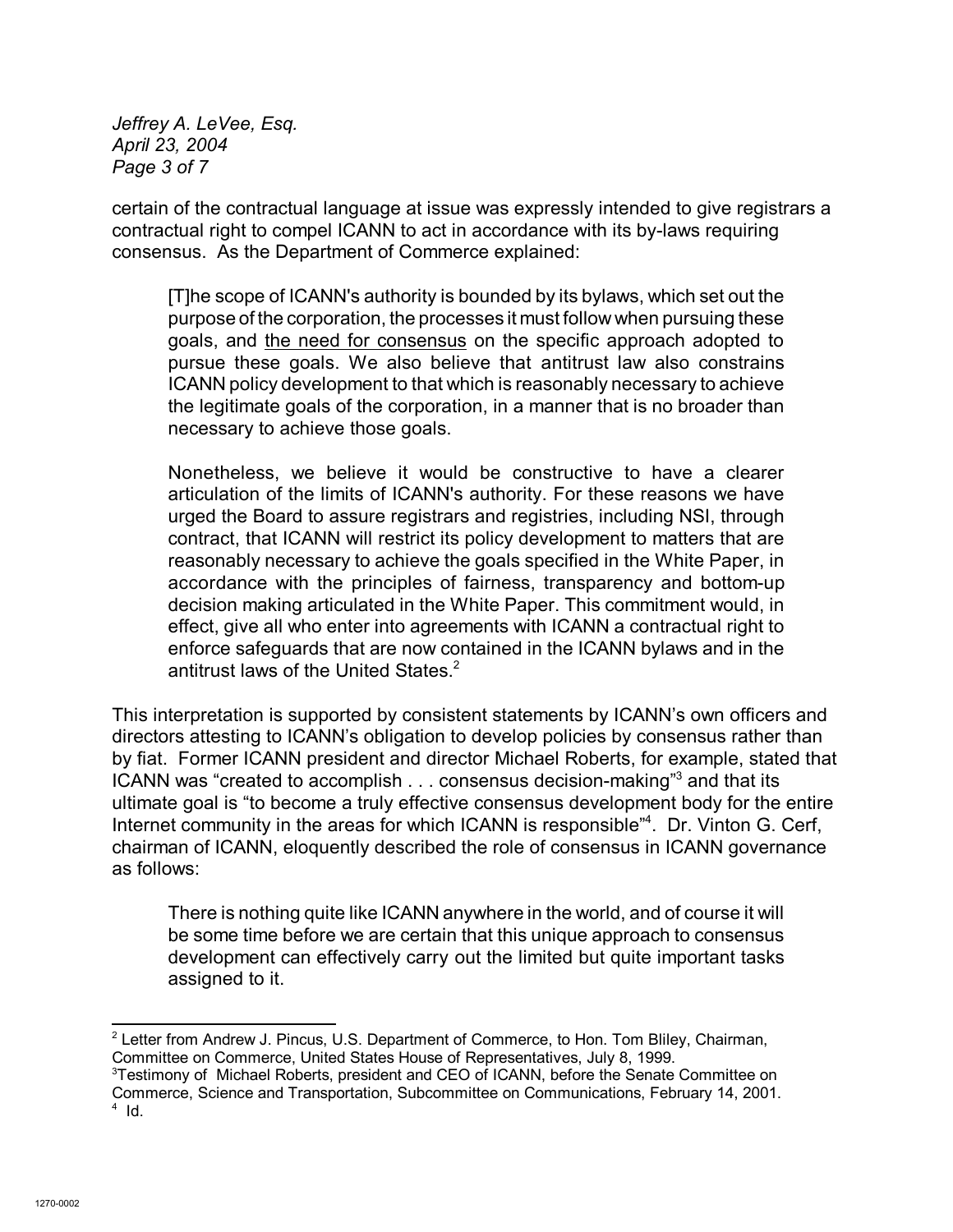*Jeffrey A. LeVee, Esq. April 23, 2004 Page 4 of 7*

> The White Paper set forth four principles that it described as critical to the success of an entity such as ICANN: stability; competition; private, bottom-up coordination; and representation. …

> [The] third principle was private sector, bottom-up consensus development, and the entirety of ICANN's processes are controlled by this principle. ICANN is a private-sector body, and its participants draw from the full range of private-sector organizations, from business entities to non-profit organizations to foundations to private individuals. Its policies are the result of the complex, sometimes cumbersome interaction of all these actors, in an open, transparent and sometimes slow progression from individuals and particular entities through the ICANN working groups and Supporting Organizations to ICANN's Board, which by its own bylaws has the role of recognizing consensus already developed below, not imposing it from above. Like democracy, it is far from a perfect system, but it is an attempt, and the best way we have yet been able to devise, to generate global consensus without the coercive power of governments.

> Finally, the fourth core principle on which ICANN rests is representation. A body such as ICANN can only plausibly claim to operate as a consensus development organization for the Internet community if it is truly representative of that community. The White Paper called for ICANN to "reflect the functional and geographic diversity of the Internet and its users," and to "ensure international participation in decision making." To satisfy these objectives, all of ICANN's structures are required to be geographically diverse, and the structures have been designed to, in the aggregate, to provide opportunities for input from all manner of Internet stakeholders. This is an extremely complicated task, and we are not yet finished with the construction phase; indeed, we have just initiated a Study Committee chaired by the former Prime Minister of Sweden, Carl Bildt, to oversee a new effort to find a consensus solution for obtaining input from and providing accountability to the general user community, which might not otherwise be involved in or even knowledgeable about ICANN and its activities.<sup>5</sup>

Finally, ICANN itself acknowledges that it is obligated to develop policies through consensus, as evidenced by the following excerpt from its "FAQ" page:

Q: I want a domain that has recently expired, but the registrar won't release it. How can I get the name?

<sup>&</sup>lt;sup>5</sup> Testimony before the U.S. House Committee on Energy and Commerce, Subcommittee on Telecommunications and the Internet, February 8, 2001. [Emphasis added]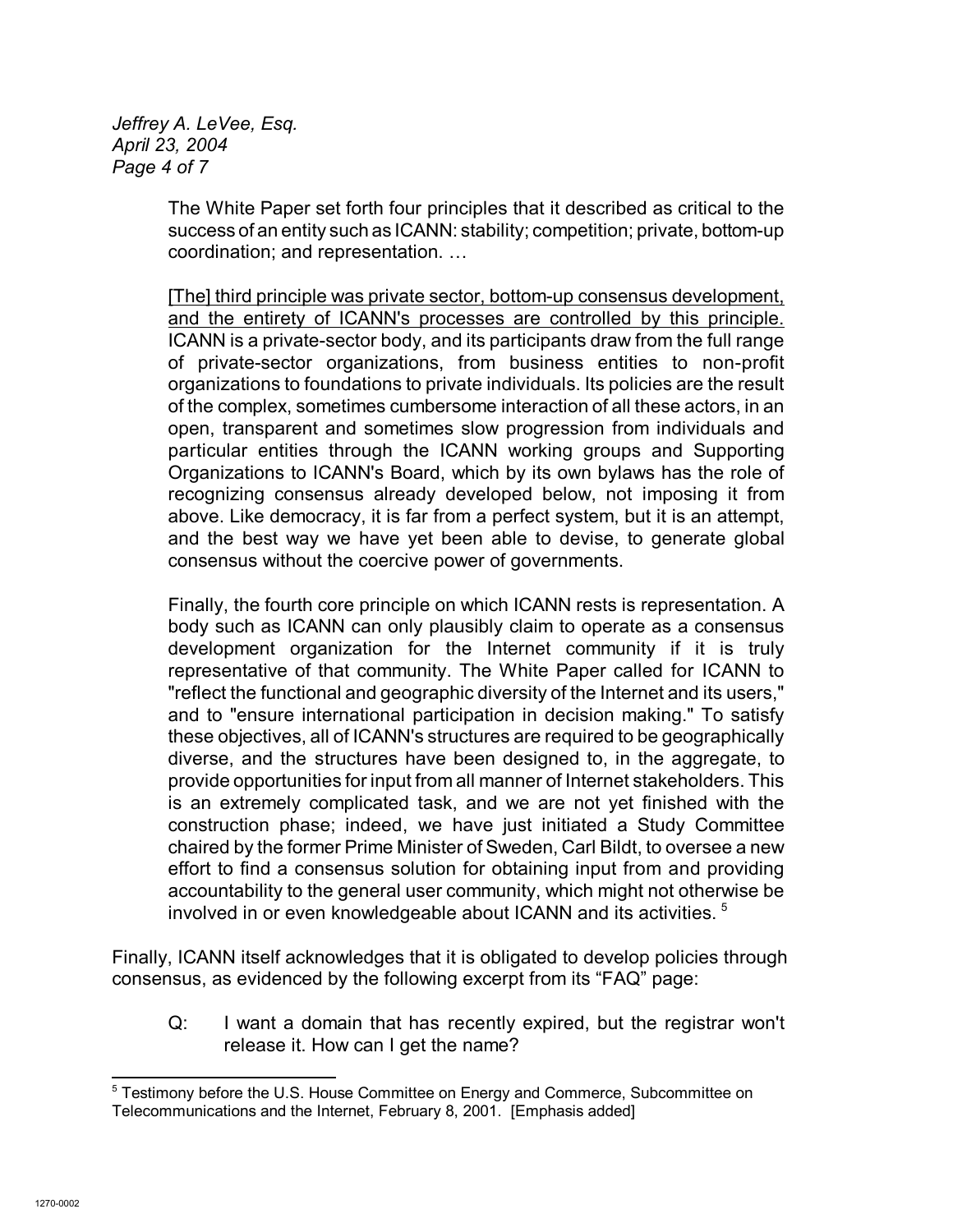*Jeffrey A. LeVee, Esq. April 23, 2004 Page 5 of 7*

> A: Section 3.7.5 of the Registrar Accreditation Agreement requires registrars to delete domain registrations after a second notice and a grace period, unless there are "extenuating circumstances." Some examples of such "extenuating circumstances" might include ownership disputes, payment disputes, or lame server delegations. Only the registrar would know exactly why it hasn't yet deleted a particular name. No specific dates or deadlines are prescribed in the current provisions. ICANN has not yet adopted a uniform policy concerning the handling of expired domain names. If you're interested in helping to craft such a policy, you can learn more about ICANN's bottom-up, consensus-based process for making new policies at ICANN's website.

[Emphasis added]. Given these circumstances, and notwithstanding your assertion to the contrary, we consider our clients' breach of contract claims against ICANN significantly stronger than those advanced by the *Dotster* plaintiffs. Moreover, the *Dotster* court did not reach a final decision on the merits, so there is no controlling precedential or even persuasive authority arising out of that action.

# **THE CONTRACT CLAIM IS NOT LIMITED TO DAMAGES**

Subsection 5.1 of the RAA expressly permits either party to seek specific performance of any provision of the RAA. A decree of specific performance is the only relief requested in connection with plaintiffs' claim against ICANN for breach of contract. Accordingly, your opinion that "the notion that any of these entities suffered cognizable damages is absurd" is simply not germane $6$ .

# **THE WLS IS CLEARLY A LOTTERY**

Your position on plaintiffs' lottery claim is based on a flawed premise, namely, that "WLS will not involve any randomness." From the point of view of the consumer (which is the only point of view that matters in this context), the success or failure of a WLS subscription is a matter of fortuity, rather than skill. It is well established that "to constitute 'lot or chance,' in a legal sense, the condition upon which the prize is to be received must depend for its performance entirely upon others over whom and whose actions the beneficiary has no control." 23 Op. Atty Gen. 260 (1900); *see also* Public Clearing House v. Coyne, 194 U.S. 497 (1904); Wolf v. F.T.C., 135 F.2d 564 (7<sup>th</sup> Cir. 1943). The application of this principal to the WLS is straightforward: the WLS

<sup>6</sup>Assuming, *arguendo*, that ICANN is correct our clients suffered only a small amount of financial damages, there would nonetheless be compensable injury. The actual dollar figure representing those damages is irrelevant to whether there is a good faith claim.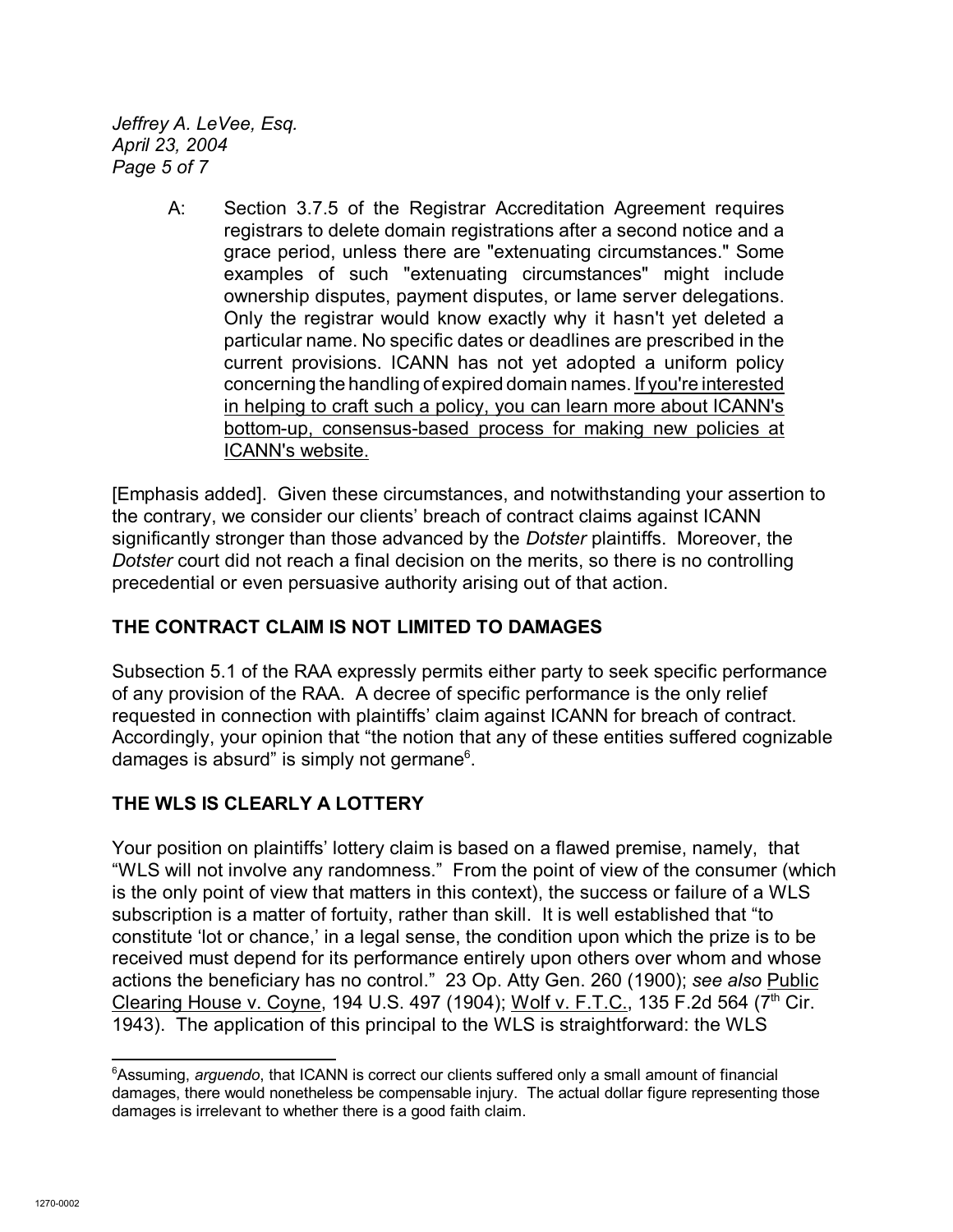*Jeffrey A. LeVee, Esq. April 23, 2004 Page 6 of 7*

subscriber does not control whether the current registrant renews or not. Accordingly, domain name registrations awarded in connection with WLS subscriptions are distributed by chance, and the WLS is an illegal lottery.

## **THE TIMING OF THE FILING OF LAWSUIT WAS NOT IMPROPER**

Our clients obviously hope to prevent the WLS from launching. ICANN's contention that the timing of the filing of the suit somehow reflects an improper motive is ludicrous.

### **ICANN WOULD BE LIABLE TO OUR CLIENTS IN THE LAWSUIT THREATENED**

ICANN could not prevail on a claim for malicious prosecution. In order to establish a cause of action for malicious prosecution a plaintiff must demonstrate "that the prior action (1) was commenced by or at the direction of the defendant and was pursued to a legal termination in his, plaintiff's, favor; (2) was brought without probable cause; and (3) was initiated with malice." Sheldon Appel Co. v. Albert & Oliker, 47 Cal. 3d 863, 871-872 (1989) (citations omitted). Malicious prosecution has traditionally been regarded as a disfavored cause of action, see, e.g., Babb v. Superior Court, 3 Cal.3d 841, 847 (1971); cf. Jaffe v. Stone, 18 Cal.2d 146, 159-160 (1941), and the elements of the tort have historically been carefully circumscribed so that litigants with potentially valid claims will not be deterred from bringing their claims to court by the prospect of a subsequent malicious prosecution claim. Sheldon Appel Co. v. Albert & Oliker, 47 Cal. 3d 863, 872 (1989). Consistent with this standard, in order to establish that an action was brought without probable cause, the Court must find that "*any reasonable attorney would agree that the [action] is totally and completely without merit*." Sheldon Appel Co. v. Albert & Oliker, 47 Cal. 3d 863, 885 (1989).

ICANN cannot seriously contend that the instant action meets that standard, much less that it was initiated with malice. Moreover, as you are aware, California law provides an expedited process for disposing of lawsuits that arise from a defendant's exercise of their First Amendment rights, and any malicious prosecution action ICANN might initiate would be subject to that process, commonly known as the "anti-SLAPP" law. As you are also aware, a defendant who prevails on an anti-SLAPP motion is entitled to an award of attorney's fees. As such, the course of conduct you threaten, if pursued, would likely result in ICANN being ordered to pay our clients' attorney's fees, rather than vice-versa. If nothing else, such a result would demonstrate the wisdom of our current suggestion that in the future, you refrain from making such baseless and improperly motivated threats.

Our clients filed the lawsuit in, and will always exercise, good faith. They will not, however, be intimidated by ICANN's empty threats and bad faith efforts to scare the